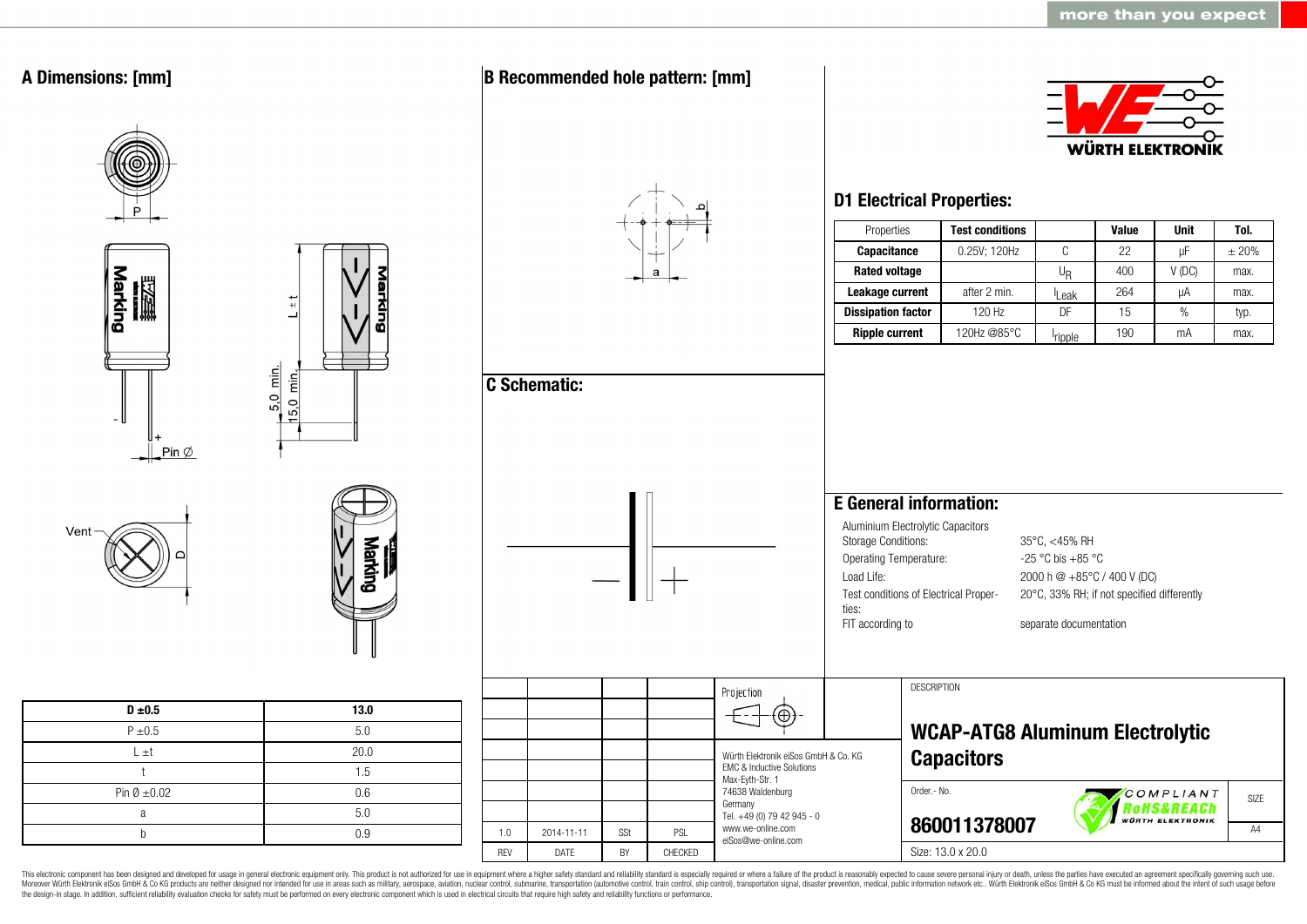

## **Component Marking:**

| <b>Print</b>         | <b>Description</b>                                     |  |  |  |
|----------------------|--------------------------------------------------------|--|--|--|
| 1 <sup>st</sup> Line | Capacitance value: 22 µF & Rated voltage: 400 V (DC)   |  |  |  |
| $2nd$ Line           | WCAP-ATG8 & max. operating temperature $+85^{\circ}$ C |  |  |  |
| 3 <sup>rd</sup> Line | Datecode: YWW                                          |  |  |  |
| 4 <sup>th</sup> Line | VENT marking                                           |  |  |  |

# **D2 Multiplier for Ripple Current vs. Frequency:**

| C [µF]/ Frequency [Hz] | 60 (50) | 120  | 400  | 1000  | 10000 | 50000-100000 |
|------------------------|---------|------|------|-------|-------|--------------|
| $C \leq 10$            | 0.80    | .00. | 1.30 | l .45 | 1.65  | .70          |
| $10 < C \le 100$       | 0.90    | .00  | 1.23 | .36   | 1.48  | 1.53         |
| $100 < C \le 1000$     | 0.10    | .00. | 1.16 | .25   | 1.35  | 1.38         |
| 1000 < C               | 0.11    | .00. | 1.11 |       | 1.25  | 1.28         |

|            |            |           |         | Projection<br>$\bigoplus$                                                                                                                                                                                |  | <b>DESCRIPTION</b> | <b>WCAP-ATG8 Aluminum Electrolytic</b>    |      |
|------------|------------|-----------|---------|----------------------------------------------------------------------------------------------------------------------------------------------------------------------------------------------------------|--|--------------------|-------------------------------------------|------|
|            |            |           |         | Würth Elektronik eiSos GmbH & Co. KG<br><b>EMC &amp; Inductive Solutions</b><br>Max-Eyth-Str. 1<br>74638 Waldenburg<br>Germany<br>Tel. +49 (0) 79 42 945 - 0<br>www.we-online.com<br>eiSos@we-online.com |  | <b>Capacitors</b>  |                                           |      |
|            |            |           |         |                                                                                                                                                                                                          |  | Order.- No.        | COMPLIANT<br><i><b>?oHS&amp;REACh</b></i> | SIZE |
| 1.0        | 2014-11-11 | SSt       | PSL     |                                                                                                                                                                                                          |  | 860011378007       | <b>WÜRTH ELEKTRONIK</b>                   | A4   |
| <b>RFV</b> | DATE       | <b>BY</b> | CHECKED |                                                                                                                                                                                                          |  | Size: 13.0 x 20.0  |                                           |      |

This electronic component has been designed and developed for usage in general electronic equipment only. This product is not authorized for use in equipment where a higher safety standard and reliability standard is espec Moreover Würth Elektronik eiSos GmbH & Co KG products are neither designed nor intended for use in areas such as military, aerospace, aviation, nuclear control, submarine, transportation (automotive control), stain control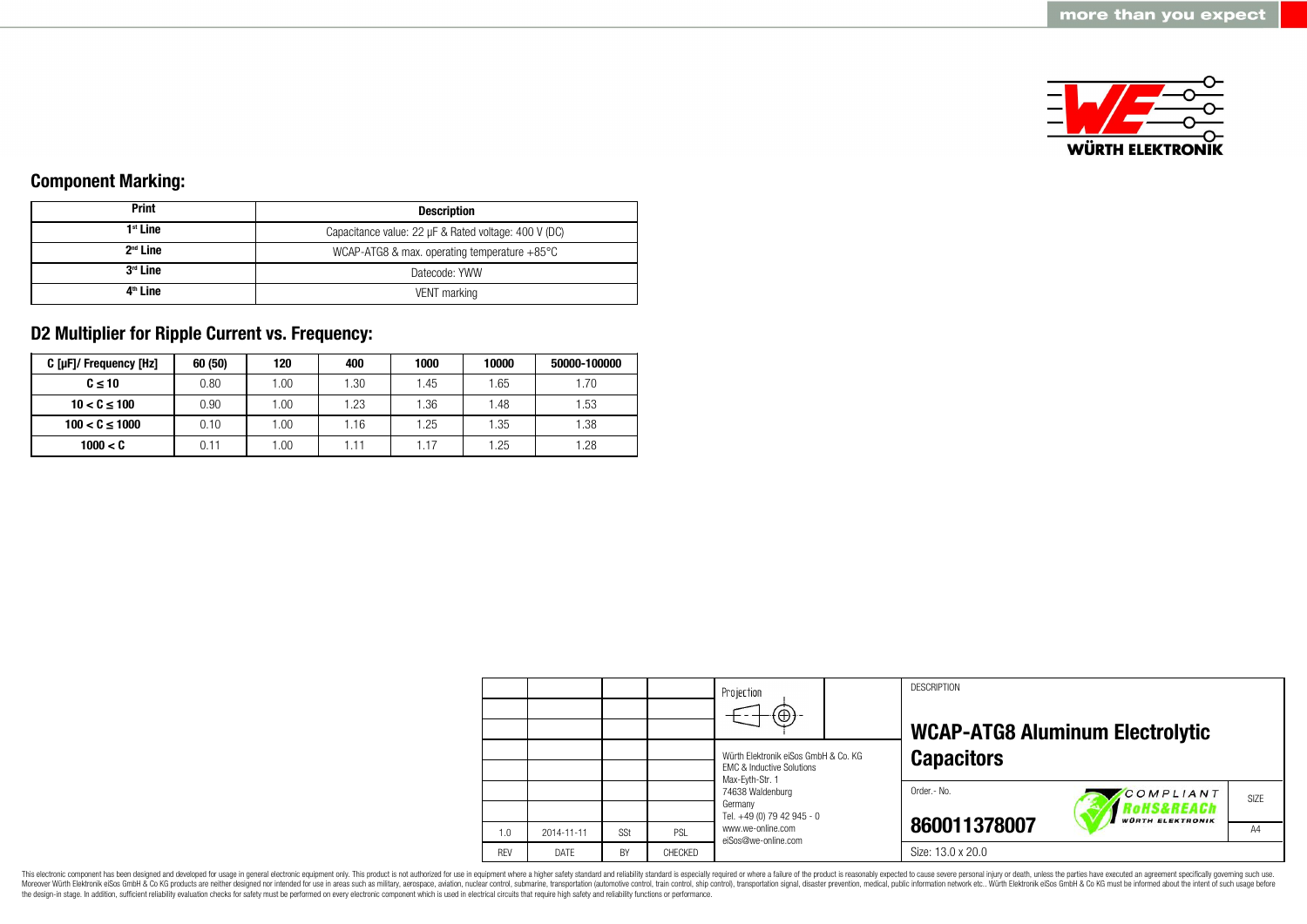## **H Soldering Specifications:**



# **H4: Classification Wave Soldering Profile: H5: Classification Wave Profile**



continuous black line - typical temperature procedure ------ interrupted blue line - min temperature procedure ------ interrupted red line - max temperature procedure

| <b>Profile Feature</b>                                                                                                                                                                          | <b>Pb-Free Assembly</b>                                            | <b>Sn-Pb Assembly</b>                                               |
|-------------------------------------------------------------------------------------------------------------------------------------------------------------------------------------------------|--------------------------------------------------------------------|---------------------------------------------------------------------|
| Preheat<br>- Temperature Min (T <sub>smin</sub> )<br>- Temperature Typical (T <sub>stypical</sub> )<br>- Temperature Max (T <sub>smax</sub> )<br>- Time $(t_s)$ from $(T_{smin}$ to $T_{smax})$ | $100\degree$ C<br>$120^{\circ}$ C<br>$130^{\circ}$ C<br>70 seconds | $100^{\circ}$ C<br>$120^{\circ}$ C<br>$130^{\circ}$ C<br>70 seconds |
| $\triangle$ preheat to max Temperature                                                                                                                                                          | $150^{\circ}$ C max.                                               | $150^{\circ}$ C max.                                                |
| Peak temperature $(T_n)$                                                                                                                                                                        | $250^{\circ}$ C - 260 $^{\circ}$ C                                 | 235°C - 260°C                                                       |
| Time of actual peak temperature $(t_0)$                                                                                                                                                         | max. 10 seconds<br>max. 5 second each wave                         | max. 10 seconds<br>max. 5 second each wave                          |
| Ramp-down rate<br>- Min<br>- Typical<br>- Max                                                                                                                                                   | $\sim$ 2 K/s<br>$\sim$ 3.5 K/s<br>$\sim$ 5 K/s                     | $\sim$ 2 K/s<br>$~\sim$ 3.5 K/s<br>$\sim$ 5 K/s                     |
| Time $25^{\circ}$ C to $25^{\circ}$ C                                                                                                                                                           | 4 minutes                                                          | 4 minutes                                                           |

refer to EN 61760-1:2006

|            |             |     |         | Projection<br>$\bigoplus$                                                                                                                                                                                |  | <b>DESCRIPTION</b> | <b>WCAP-ATG8 Aluminum Electrolytic</b>             |                |  |
|------------|-------------|-----|---------|----------------------------------------------------------------------------------------------------------------------------------------------------------------------------------------------------------|--|--------------------|----------------------------------------------------|----------------|--|
|            |             |     |         | Würth Elektronik eiSos GmbH & Co. KG<br><b>EMC &amp; Inductive Solutions</b><br>Max-Evth-Str. 1<br>74638 Waldenburg<br>Germany<br>Tel. +49 (0) 79 42 945 - 0<br>www.we-online.com<br>eiSos@we-online.com |  | <b>Capacitors</b>  |                                                    |                |  |
|            |             |     |         |                                                                                                                                                                                                          |  | Order.- No.        | COMPLIANT<br>'oHS&REACh<br><b>WÜRTH ELEKTRONIK</b> | SIZE           |  |
| 1.0        | 2014-11-11  | SSt | PSL     |                                                                                                                                                                                                          |  | 860011378007       |                                                    | A <sub>4</sub> |  |
| <b>REV</b> | <b>DATE</b> | BY  | CHECKED |                                                                                                                                                                                                          |  | Size: 13.0 x 20.0  |                                                    |                |  |

This electronic component has been designed and developed for usage in general electronic equipment only. This product is not authorized for use in equipment where a higher safety standard and reliability standard and reli Moreover Würth Elektronik eiSos GmbH & Co KG products are neither designed nor intended for use in areas such as military, aerospace, aviation, nuclear control, submarine, transportation (automotive control), stain control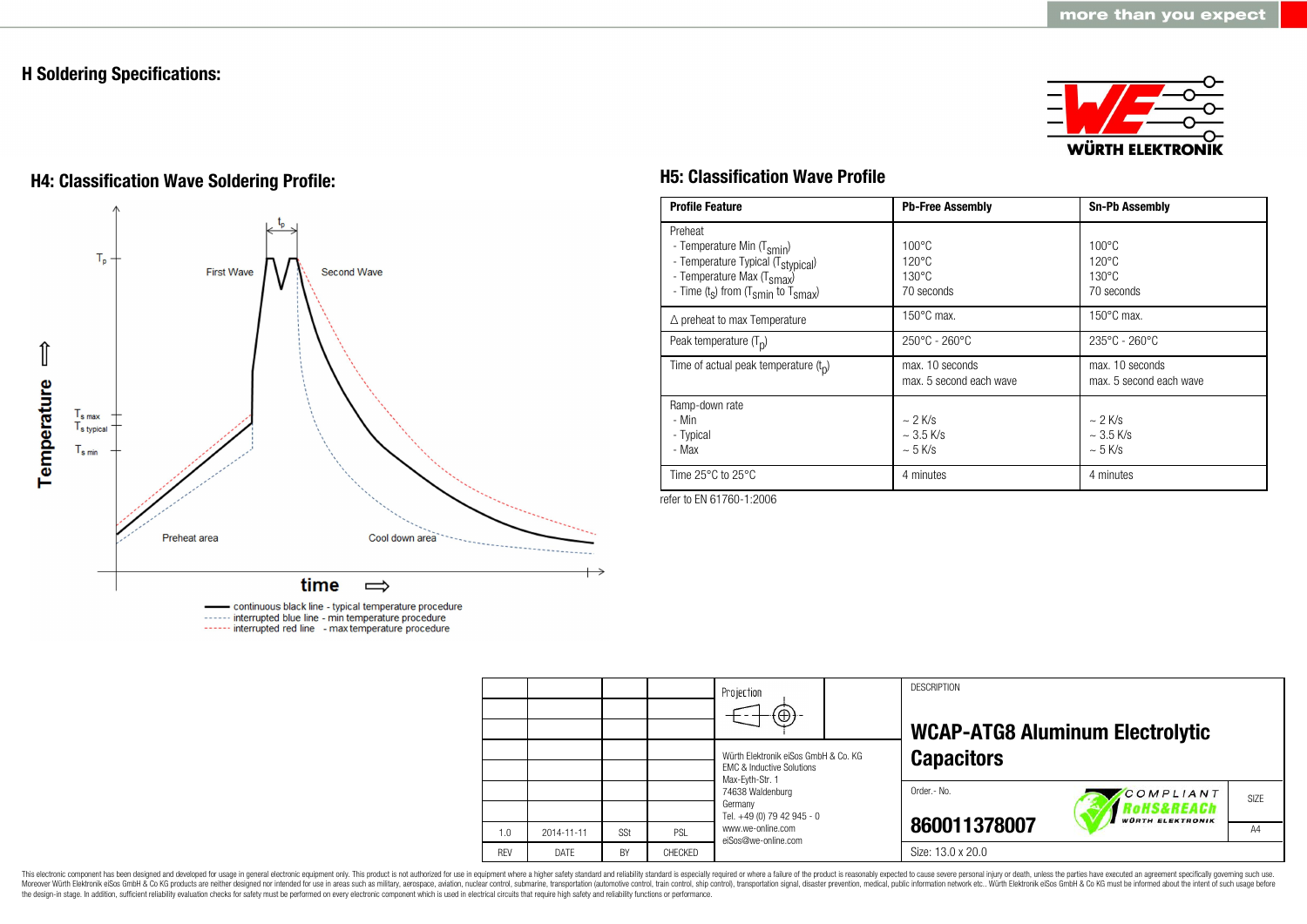## **I Cautions and Warnings:**

## **The following conditions apply to all goods within the product series of WCAP-ATG8 of Würth Elektronik eiSos GmbH & Co. KG:**

### **1.1 Polarity**

An Aluminum Electrolytic Capacitor has a polarity. In operation this polarity needs to be considered and adhered. Reverse voltage can damage or destroy an Aluminum Electrolytic Capacitor. This can finally lead to a malfunction. If the polarity in a circuit will be switched or possibly can be reversed, the usage of a non-polar capacitor shall be applied. The polarity of an Aluminum Electrolytic Capacitor is for THT radial types marked like following.

The terminal with shorter lead wire marks the negative terminal. On the sleeve the negative terminal is marked with a color band and thereon are minus signs given. For further details see technical drawing on A1 dimensions in this datasheet.

### **1.2 Overvoltage**

Avoid any overvoltage and do not apply a continuous overvoltage. If an overvoltage is applied to the capacitor, the leakage current can increase drastically. The applied working voltage is not allowed to exceed the rated working voltage of the specific capacitor.

#### **1.3 Operating Temperature**

The capacitor shall not be operated above the operating temperature, which is stated within this datasheet of the specific capacitor. The achievable lifetime of the capacitor is correlating to the applied temperature. In order to achieve the maximum lifetime, the capacitor should be operated by the lowest possible temperature conditions within the application.

#### **1.4 Ripple Current**

The applied ripple current shall not exceed the specified maximum ripple current of the capacitor.

If a higher ripple current is applied as permitted, it can cause excessive heat generation and higher temperature inside the capacitor. This happens due to pole change effects, if ripple current is applied to the capacitor. This can result in damage or lifetime shortage of the capacitor and may cause deterioration.

Electrolytic capacitors are regularly not designed for usage in AC applications and ripple current is applied / based due to parasitic effects on DC signal.

Please see electrical specification within this datasheet for maximum allowed ripple current.

#### **1.5 Charge and Discharge**

Frequent and quick charge / discharge cycles may generate heat inside the capacitor. In worst case this can cause a decrease of capacitance, an increase of leakage current or breakdown.

Applications with rapid charge and discharge cycles should be avoided. For assistance with your application please consult our technical support.

#### **1.6 Vent**

On most Aluminum Electrolytic Types types, a predetermined breaking point is given on the top of the component, which is the so called vent. The vent is there to assure a possible pressure relief and to avoid that the capacitor can explode due to internal pressure, which can occur by applying reverse voltage or a too high ripple current.

A space of at least 3mm above the vent is recommended, in order to assure the full function of the vent. If less space is present the vent maybe cannot operate correctly / completely.

#### **1.7 Sleeve**

The sleeve material consists of PVC (polyvinyl-chloride). If excessive heat is applied to the sleeve (e.g. soldering process, etc.) the sleeve may crack or deform.

If the capacitor will be exposed to xylene, toluene or likewise and will be afterwards heated, the sleeve may crack or deform.

The sleeve does not assure any electrical insulation. It is to avoid to use / place the product on a spot where electrical insulation is needed. To assure electrical insulation, especially to the case of capacitor, further actions need to be taken.

#### **1.8 Storage Conditions**

The storage conditions for a capacitor are recommended to be 5 °C up to 35 °C and less than 75 % rel. humidity.

Do not expose the capacitor to environments with hazardous gas, ozone, ultraviolet rays or any kind of radiation. Avoid any contact of the capacitor with direct sunshine, saltwater, spray of water or types of oil during storage..

If a capacitor is stored for a long time without applying voltage or storage conditions of 35 °C or above and more than 75 % relative humidity, the leakage current may increase.

The leakage current will return to normal level when applying the rated voltage to the capacitor before use. If the capacitor was stored for more than 6 months, it is recommended to apply DC working voltage to the capacitor for 30 minutes through a 1 kΩ protective series resistor. All products shall be used before the end of the period of 12 months based on the product date code, if not a 100 % solderability cannot be guaranteed. The capacitance tolerance as specified within the datasheet is only valid on the date of delivery.

#### **1.9 Wave Soldering**

The detailed soldering instruction is given within Soldering Specification in this datasheet.

During wave soldering only the pins / terminals should have contact with hot solder bath / wave. Assure that no direct contact of capacitor body with hot solder bath / wave or any other component will happen. Soldering must be done from the opposite PCB side where capacitor body is placed.

|            |             |     |         | Projection<br>$\bigoplus$                                                    |  | <b>DESCRIPTION</b><br><b>WCAP-ATG8 Aluminum Electrolytic</b> |                                                    |                   |  |
|------------|-------------|-----|---------|------------------------------------------------------------------------------|--|--------------------------------------------------------------|----------------------------------------------------|-------------------|--|
|            |             |     |         | Würth Elektronik eiSos GmbH & Co. KG<br><b>EMC &amp; Inductive Solutions</b> |  | <b>Capacitors</b>                                            |                                                    |                   |  |
|            |             |     |         | Max-Evth-Str. 1<br>74638 Waldenburg<br>Germany<br>Tel. +49 (0) 79 42 945 - 0 |  | Order.- No.                                                  | COMPLIANT<br>RoHS&REACh<br><b>WÜRTH ELEKTRONIK</b> | SI <sub>7</sub> F |  |
| 1.0        | 2014-11-11  | SSt | PSL     | www.we-online.com                                                            |  | 860011378007                                                 |                                                    | A4                |  |
| <b>RFV</b> | <b>DATF</b> | BY  | CHECKED | eiSos@we-online.com                                                          |  | Size: 13.0 x 20.0                                            |                                                    |                   |  |

This electronic component has been designed and developed for usage in general electronic equipment only. This product is not authorized for use in equipment where a higher safety standard and reliability standard is espec Moreover Würth Elektronik eiSos GmbH & Co KG products are neither designed nor intended for use in areas such as military, aerospace, aviation, nuclear control, submarine, transportation (automotive control), tain control) the design-in stage. In addition, sufficient reliability evaluation checks for safety must be performed on every electronic component which is used in electrical circuits that require high safety and reliability functions

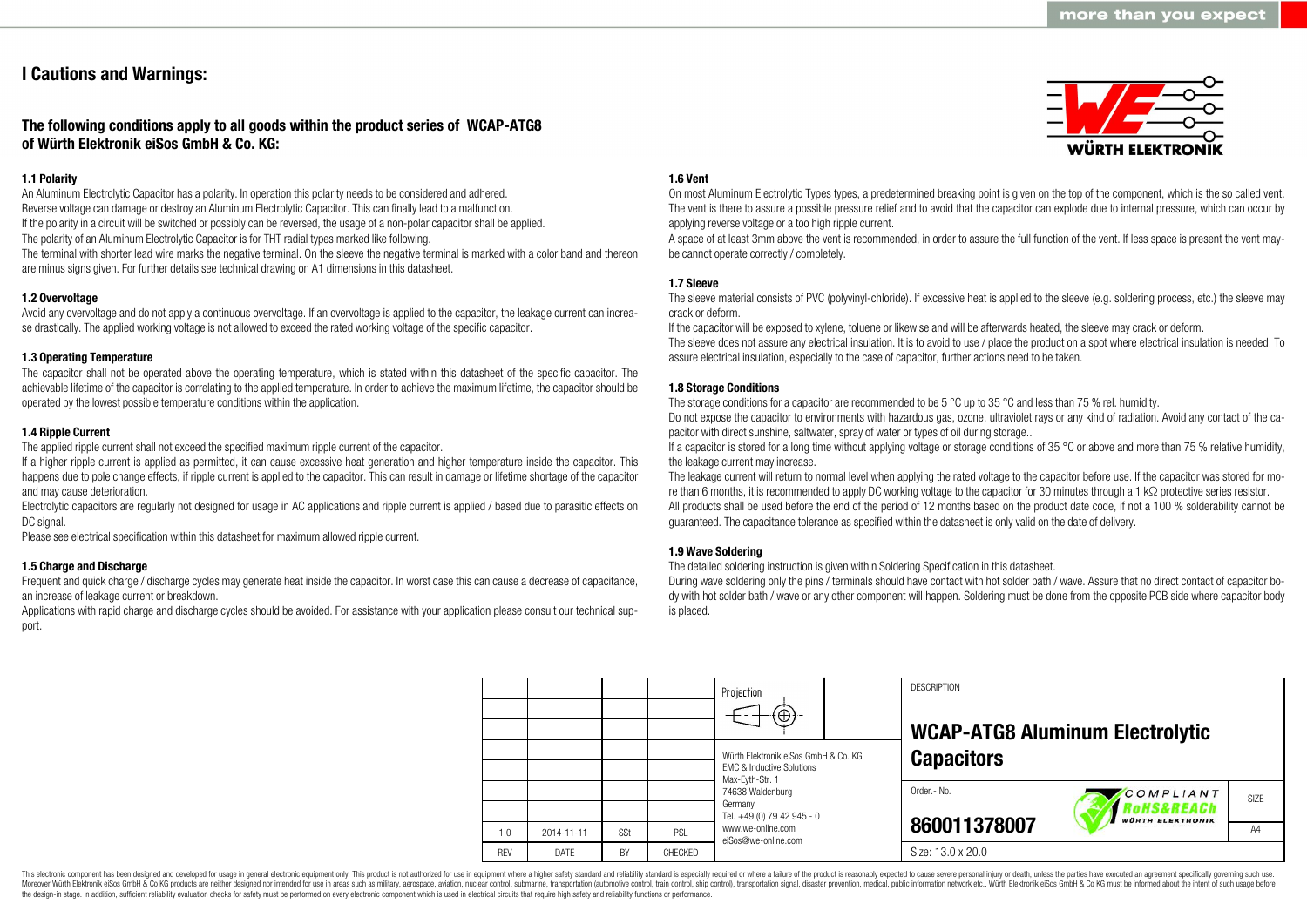# **I Cautions and Warnings (2):**

**The following conditions apply to all goods within the product series of WCAP-ATG8 of Würth Elektronik eiSos GmbH & Co. KG:**

#### **1.10 Hand Soldering**

Take care that the tip of solder iron will only contact pins or leadframe of the capacitor to avoid any possible damage of the capacitor.

#### **1.11 Cleaning**

Do not wash the assembled capacitors with the following cleaning agents:

- •petroleum system solvents: may cause degeneration of the rubber seal material
- •alkali system solvents: may cause corrosion and dissolve of the aluminum case
- •halogenated solvents: may cause corrosion and failure of the capacitor
- •acetone: component marking may be erased
- •xylene: may cause deterioration of the rubber seal material
- Verify the following points when washing is are applied to capacitors:
- •Please monitor conductivity, ph-value, specific gravity and the water content of cleaning agents. Contamination adversely affects these characteristics.
- •Be sure to not expose the capacitors under solvent rich conditions or keep capacitors inside a closed container. In addition, please dry the solvents on the PCB and the capacitor sufficiently with an air knife (temperature should be less than the maximum rated category temperature of the capacitor) for 10 minutes.
- •Capacitors can be characteristically and catastrophically damaged by halogen ions, particularly by chlorine ions. The degree of the damage mainly depends upon the characteristics of the electrolyte and rubber seal material. When halogen ions come into contact with the inside of the capacitors, the foil may corrode, when a voltage is applied. This corrosion causes an extremely high leakage current, which results in venting and an open circuit defect.

All other cleaning processes and cleaning agents are not approved by Würth Elektronik eiSos. All cleaning methods need to be tested and validated by the customer.

#### **1.12 Adhesives and Coating Materials**

The usage of any adhesive or coating material, which is containing halogenated solvents, is not allowed. Before applying adhesives or coating materials, make sure that the following points are fulfilled:

- •Take care that the surface and capacitor is dry and clean before applying adhesive or coating, to avoid any contamination with flux residues or cleaning solvents.
- •Assure that no flux residue or spot is left between the rubber seal material of the capacitor and the PCB.
- •Do not fully cover the entire rubber seal surface with adhesive, coating or molding materials. Otherwise the covering of the full rubber seal surface may restrain the natural diffusion of hydrogen gas. Block maximum 80% of the sealed section of a capacitor.
- •If the used adhesive, coating or molding material is containing halogen ions in a large amount, the halogen ions can diffuse and creep into



the capacitor and can damage the capacitor. Both above explained circumstances can result in serious failures.

- •Follow the specified heating and curing instructions given by supplier of the used adhesive or coating material. Avoid excessive pressure or heat on the capacitor by applying coating or adhesive.
- •Take care that hardening of adhesive, coating material was correctly done, so that no solvents do remain.
- •Be aware, that used solvents within adhesive and coating materials can damage the sleeve of the capacitor and can result in changes of the appearance of the sleeve (color, shine and marking).

#### **1.13 Mechanical Stress on lead wire and terminal**

Do not stress the capacitor with the following actions:

- •Applying any excessive force to the lead wire or terminal.
- •Move or turn the capacitor after soldering to the PCB.
- •Bending pins after soldering.
- •Carrying the PCB by picking / holding the board via a capacitor.

#### **1.14 Operation and Usage of the Capacitor**

In operation and usage take care about the following points.

Do not use the capacitor within the following environmental conditions:

- •Environment with high mechanical stress / shocks or vibration (please see this specific datasheet for permitted limits).
- •Environment with high amount of damp condensation, water or types of oil.
- •Direct sunlight, ozone, any kind of radiation or ultraviolet rays.
- •Toxic gases (e.g. ammonium, chlorine and compounds, bromine and compounds, hydrogen sulfide, sulfuric acid).
- User should never touch the terminals of the capacitor directly.

Avoid short circuit between terminals with any kind of conductive material (e.g. metal, fluid, acid, alkaline solution).

#### **1.15 Maintenance**

For industrial applications it is recommended to perform periodic inspections. Power supplies shall be turned off before inspection to discharge the capacitor. Check the following points in case of an inspection:

- •Visual inspection of the capacitor to see, if the vent operated for pressure relief and if any leakage of electrolyte has taken place.
- •Measurement of electrical characteristics of the capacitor (according to datasheet, especially leakage current, capacitance and dissipation factor).

In case of deviation or failure according to the specified characteristics, take care to start appropriate actions (e.g. replacement of capacitor).

**DESCRIPTION** Projection **WCAP-ATG8 Aluminum Electrolytic** Würth Elektronik eiSos GmbH & Co. KG **Capacitors** EMC & Inductive Solutions Max-Eyth-Str. 1 74638 Waldenburg Order.- No. COMPLIANT SIZE Germany **RoHS&REACh** Tel. +49 (0) 79 42 945 - 0 **VÜRTH ELEKTRONIK 860011378007** www.we-online.com A<sub>4</sub> 1.0 2014-11-11 S<sub>St</sub> PSL eiSos@we-online.com Size: 13.0 x 20.0 REV DATE BY CHECKED

This electronic component has been designed and developed for usage in general electronic equipment only. This product is not authorized for use in equipment where a higher safety standard and reliability standard and reli Moreover Würth Elektronik eiSos GmbH & Co KG products are neither designed nor intended for use in areas such as military, aerospace, aviation, nuclear control, submarine, transportation (automotive control), tain control) the design-in stage. In addition, sufficient reliability evaluation checks for safety must be performed on every electronic component which is used in electrical circuits that require high safety and reliability functions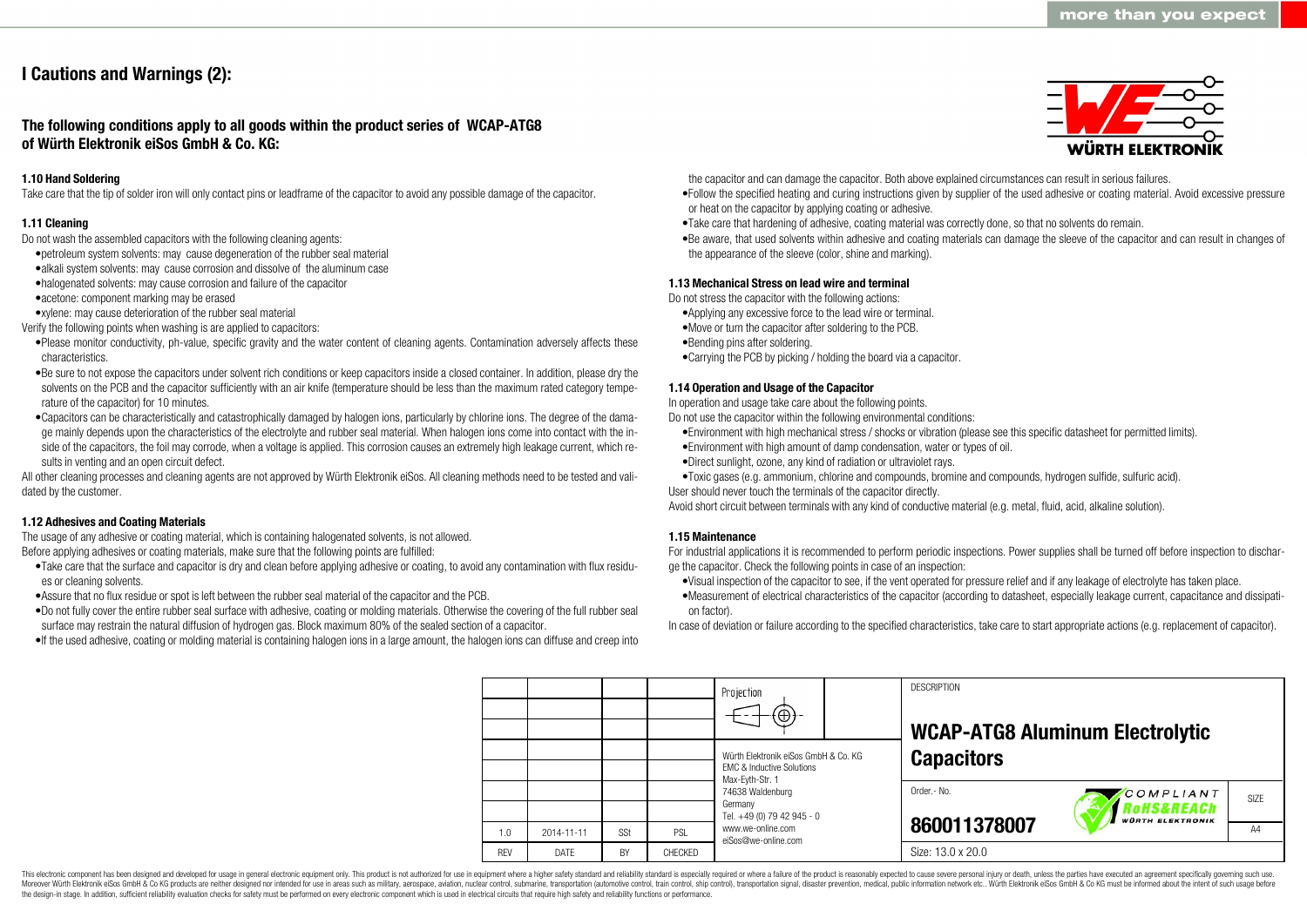# **I Cautions and Warnings (3):**

## **The following conditions apply to all goods within the product series of WCAP-ATG8 of Würth Elektronik eiSos GmbH & Co. KG:**

#### **1.16 Emergency Case**

In case of excessive pressure within the capacitor the vent may operate and release this pressure. In case of vent operation gas becomes visible, when the component is in operation. If so, directly turn off the application and disconnect it from the power source. If the application will not be turned off, a possible short circuit of capacitor or a short circuit due to bridging of liquefied gas can possibly damage the circuit and in worst case the application may be dramatically damaged.

Do not stay or position body or face above or in direction of the vent, because in the event of any vent operation, the releasing gas temperature may have over 100 °C.

In case of contact with the electrolyte on skin, wash the skin immediately with soap and water. If the eyes will get in contact with the releasing gas, immediately wash the eyes with water. Whether the gas was inhaled, directly use gargle.

### **1.17 Disposal**

Please contact your local responsible or organization for proper disposal of capacitor.

Also take care to be compliant in order to your local governmental law and restrictions. In case incineration, it should be done with more than 800 °C. Lower temperatures at incineration can result in toxic gases (e.g. chlorine). To avoid any explosion of capacitor, punch holes into the can or crush the capacitor before incineration.



|            |            |     |                | Projection<br>$\Theta$                                                       | <b>DESCRIPTION</b> | <b>WCAP-ATG8 Aluminum Electrolytic</b>            |                |
|------------|------------|-----|----------------|------------------------------------------------------------------------------|--------------------|---------------------------------------------------|----------------|
|            |            |     |                | Würth Elektronik eiSos GmbH & Co. KG<br><b>EMC &amp; Inductive Solutions</b> | <b>Capacitors</b>  |                                                   |                |
|            |            |     |                | Max-Eyth-Str. 1<br>74638 Waldenburg<br>Germany<br>Tel. +49 (0) 79 42 945 - 0 | Order.- No.        | COMPLIANT<br>oHS&REACh<br><b>WÜRTH ELEKTRONIK</b> | SIZE           |
| 1.0        | 2014-11-11 | SSt | PSL            | www.we-online.com<br>eiSos@we-online.com                                     | 860011378007       |                                                   | A <sub>4</sub> |
| <b>REV</b> | DATE       | BY  | <b>CHECKED</b> |                                                                              | Size: 13.0 x 20.0  |                                                   |                |

This electronic component has been designed and developed for usage in general electronic equipment only. This product is not authorized for use in equipment where a higher safety standard and reliability standard is espec Moreover Würth Elektronik eiSos GmbH & Co KG products are neither designed nor intended for use in areas such as military, aerospace, aviation, nuclear control, submarine, transportation (automotive control, ship control), the design-in stage. In addition, sufficient reliability evaluation checks for safety must be performed on every electronic component which is used in electrical circuits that require high safety and reliability functions